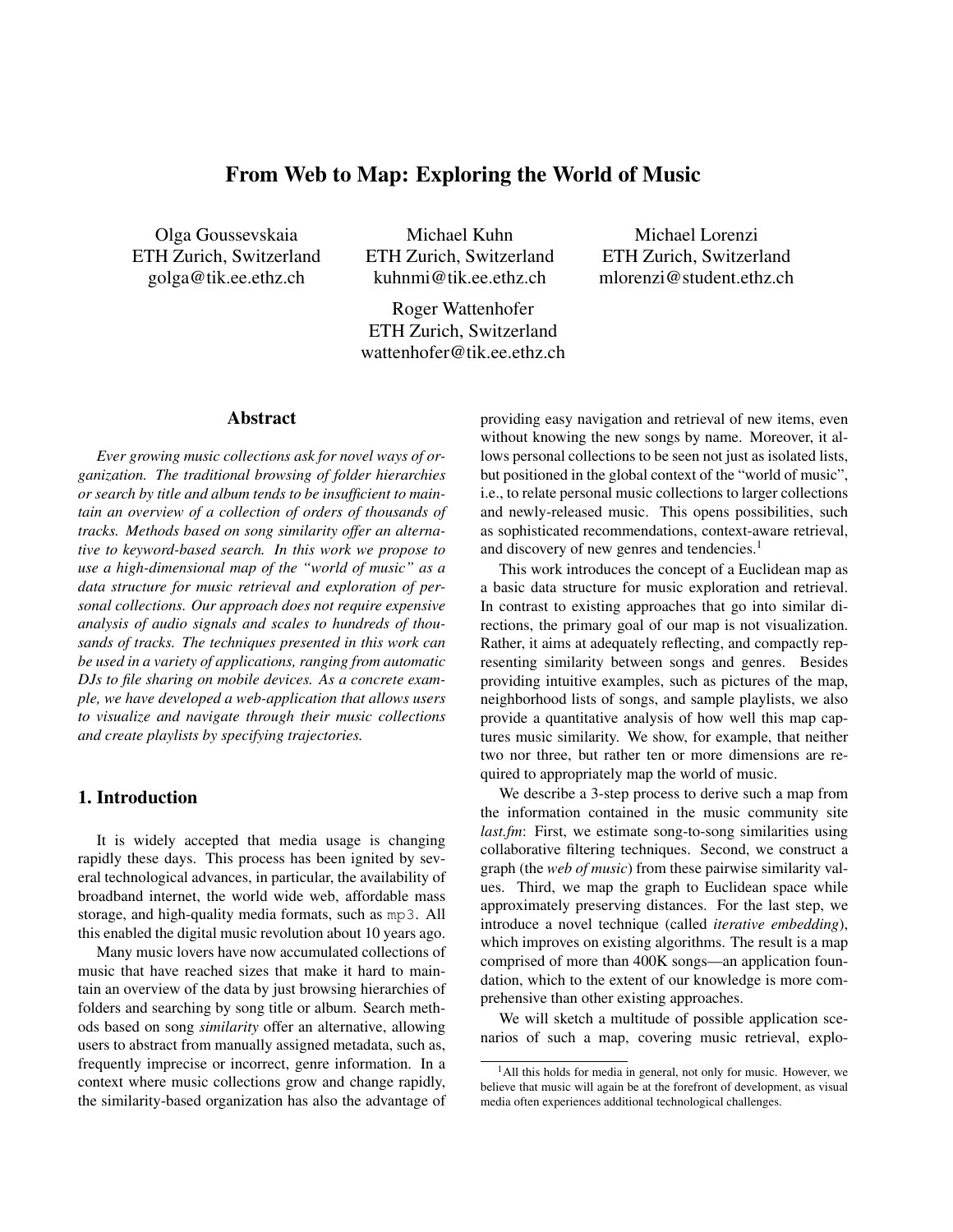ration and organization. To make things more concrete, we have implemented a web application to illustrate some of these functionalities. A working prototype is available at www.musicexplorer.org.

# 2. Related Work

Music similarity has been addressed in numerous studies, and only a small subset of them is mentioned here. There are three main strategies to obtain similarity information: audio content analysis [11, 15, 18, 19, 20], metadata analysis [2, 21, 22, 23], and collaborative filtering [4, 24].

Manually created metadata and audio content features are usually difficult and expensive to obtain. Although there are projects aiming at constructing publicly available databases with detailed metadata of large amounts of music titles, e.g. freedb.org, most of the existent approaches present experiments on datasets of size ranging between 2K and 20K titles [2, 15, 19, 20, 21, 23]. An example of experiments on a bigger dataset is presented in [22].

Similarity measures based on collaborative filtering typically explore publicly available usage information and, therefore, are more scalable. In [24] a similarity measure based on co-occurrence of songs in professional radio streams is proposed. The final similarity values are then directly queried from a graph with  $60.5K$  nodes, which, in contrast to our map-approach, is not suitable for hardwareconstrained devices. Another example of applying userbased similarity information can be found in [4].

The evaluation of music similarity methods can be roughly classified in acoustic-based [1, 16, 19] and "subjective" [3, 6, 21, 22]. Acoustic analysis is an objective measure, however, it does not necessarily reflect the perception of the listeners. A comprehensive comparison of acoustic and subjective measures is presented in [3], which indicates that deriving music similarity from co-occurrence in personal music collections is the most reliable approach.

The visualization of music collections has been addressed in [11, 18]. Both approaches use self-organizing maps and define similarity based on audio feature extraction. The work in [11] focused on creating a virtual reality experience, as opposed to managing music repositories. In [18], an interactive map to organize music collections on mobile devices is presented. It differs from our approach in that their map is audio-feature-based (as opposed to socialoriented), and, similarly as [11], misses the advantages of high-dimensional spaces in terms of accuracy.

Playlist generation has been addressed in a variety of ways, such as by using traveling salesman algorithms [21], by exploring graph neighborhoods [24], or by analysing skipping behavior [20]. The idea of using trajectories on a map to construct playlists with smooth transition was explored in [18] and [22]. *Audioscrobbler*, finally, uses collaborative filtering to recommend playlists. Our method differs from the mentioned approaches in that it scales to a larger universe of tracks, allows distributed operation on hardware-constrained devices, and/or takes advantage of high dimensional space to improve the quality of the similarity measure. In [8] we developed a proof-of-concept mobile application that incorporates these features and demonstrates their usefulness in the outlined application scenarios.

### 3. From Perception to Web

To obtain similarity values between songs we rely on collaborative filtering techniques. The fact that two items are related because they frequently co-appear in usage data has shown to work well in previous studies [12, 13, 14]. Similar to how Amazon uses the fact that two items are related because they have been purchased by the same person, we assume that two songs are related if they are frequently listened to by the same user. We have gathered the required usage information from *last.fm*2, which is a music-community site that counts over 20 million users, and records each user's listening patterns. In particular, for each user, the 50 most frequently listened songs can be queried. We will refer to these lists as *top-50 lists*. We have crawled more than 290K of these lists that contain a total of more than 1.5 million distinct songs. We assume that songs that coappear in such a list exhibit some degree of relatedness, in the same way as items that are bought by the same person do. Observe that exceptions to this rule are typically random. I.e., it is about equally likely that a person listens to Bach and U2, as it is that a person listens to Bach and Eminem. In the co-occurrence analysis, such "errors" therefore result in random noise, which does not significantly affect the outcome.

Observe that simply counting the number of cooccurrences of two songs to calculate the pairwise similarities overestimates the similarity of popular songs, as they clearly have a higher probability of appearing in the same top-50 list (due to their high number of individual occurrences). To overcome this problem, some sort of normalization is required. Several coefficients have been proposed that address this issue [17]. We have compared the performance of *cosine*, *dice*, *jaccard* and *overlap* coefficients, and found that the cosine coefficient performs best in our setting. The cosine coefficient is defined as  $n_{i,j}/\sqrt{n_i n_j}$ , where  $n_i$  denotes the number of occurrences of song i, and  $n_{i,j}$  is the number of co-occurrences of songs i and j.

Applying the inverse of the cosine measure  $(1/c)$  to all pairs of songs results in a graph that contains an edge between any two songs that appear together in at least one top-50 list. To get rid of random effects any edges origi-

<sup>2</sup>http://www.last.fm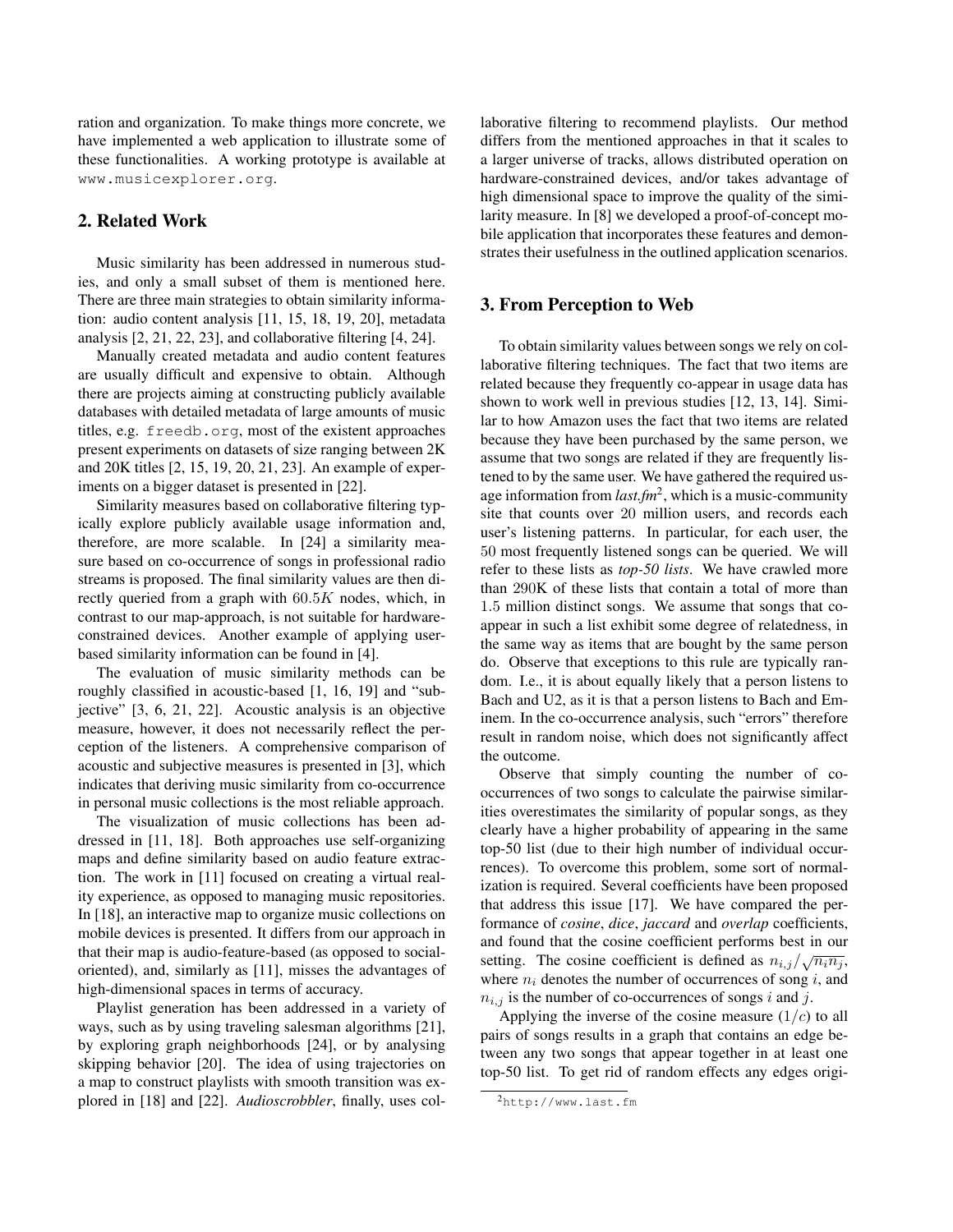nating from a co-occurrence value of less than 2 have been removed. This step also eliminates any songs that occurred only once. Even after this step, the graph is extremely big, making it difficult to handle. Therefore, it has been sparsened using an edge weight threshold, which was defined such that the overall connectivity (i.e. the size of the largest connected component) was only marginally affected. The result is a graph G which contains  $n = 430,000$  nodes and  $m = 6,300,000$  edges. Using this graph, the similarity between songs is approximately given by the shortest path between them.

### 4. From Web to Map

Due to the large size of our "web of music" even simple operations, such as shortest-path calculations, are computationally expensive. In order to efficiently use such a large graph in (possibly mobile or distributed) applications, we go one step further and create the "map of music", which is an *embedding* of the graph into a Euclidean space. An *embedding* is the assignment of coordinates to each node of the graph. In our case, the goal is to approximately preserve all pairwise distances. That is, an assignment of coordinates is sought, such that the ratio  $d_G(i, j)/d_E(i, j)$  between the graph distance  $d_G$  and the embedding distance  $d_E$  is approximately one for all node pairs  $(i, j) \in G$ .

To compute the similarity between two songs based on a graph demands for a costly shortest path calculation if the songs do not happen to be neighbors. $3$  This shortest path evaluation does not only imply long calculation times but also exhibits an extremely high memory footprint. Having an embedding, the (Euclidean) distance between songs can directly be computed from their coordinates, i.e. in  $O(1)$ time and with  $O(1)$  memory consumption. No information about any other songs or structures is required. Embeddings are thus particularly well suited for distributed and mobile applications. Moreover, an embedding exhibits several functional advantages, such as notion of direction, or the possibility to span volumes. A more detailed discussion of these advantages is provided in Section 5.

Most state-of-the-art algorithms for graph embedding are not well suited for large graphs. Already a complexity of  $O(n^2)$  exceeds memory or computation time limits. However, there exist methods that overcome these problems. Examples are the MIS-filtration algorithm of Gajer et al. [7], the high-dimensional embedding approach [9], or the landmark MDS algorithm (LMDS) [5].

We have decided to use LMDS, as it is not only fast<sup>4</sup>

but also exhibits other appealing properties. First, the result closely resembles the widely used MDS embedding. Second, adjusting the number of landmarks follows a timequality trade-off that allows to well adapt the resulting embedding to the application's needs. Third, LMDS behaves well in dynamic settings. New nodes can be added to the embedding by placing them according to their distances to the landmark nodes, without changing the existing coordinates.<sup>5</sup> We improve on the basic LMDS algorithm by introducing the idea of *iterative embedding*, which will be discussed next.

#### **4.1. Iterative Embedding**

*Iterative embedding* is a major ingredient to the process of mapping our music graph into a Euclidean space. The basic idea is to successively improve the embedding using a feedback loop that estimates the correctness of links using the coordinates calculated in the previous round. The basic technique applies to any sort of embedding algorithm. However, it assumes that the underlying data exhibits some randomness in its link structure, i.e., that some links erroneously shortcut certain paths. This property is generally attributed to small-world networks. Both the model of Watts and Strogatz [26] and the model of Kleinberg [10] for such graphs base on this kind of edges. We expect the music graph to exhibit such characteristics, much like other naturally grown graphs, such as social networks, the WWW, or the graph of Wikipedia articles.

First the embedding algorithm is applied to the graph, resulting in a set of coordinates. Based on these coordinates, the fraction  $f$  of edges with maximum stress is removed. For our experiments we assumed that random edges get particularly long, meaning the stress increases as the ratio  $d_E/d_G$  increases (other stress functions might be defined for other settings). Identifying (and removing) this fraction f of edges can be done in  $O(m \log(m))$  time. Next, a new set of coordinates is calculated by embedding the graph after edge removal. This process is repeated  $k$  times, where k should be chosen such, that  $f \cdot k$  approximately matches the expected number of random edges. Moreover, f should not be chosen too large, as this might result in wrong edges being removed. The effect of iterative embedding ( $f = 0.3$ ) on a  $20 \times 20$  Kleinberg graph (grid augmented with random edges) is illustrated in Figure 1.

For the Kleinberg graph we used a spring embedding method that is supposed to be well suited for small-world networks (based on ideas from [25]). However, the iterative approach is generic and works in conjunction with any embedding method. The effect of iterative embedding on the music graph is illustrated in the following section.

<sup>3</sup>Observe that songs are typically not direct neighbors, as the graph needs to be sparse. Non-sparse graphs, with, say  $\Theta(n^2)$  edges are too big to be stored.

<sup>&</sup>lt;sup>4</sup>The time complexity of LMDS is  $O(nld+l^3)$ , where *n* is the number of vertices, l the number of landmarks, and d the number of dimensions.

<sup>5</sup>This only works as long as the new nodes do not significantly affect existing graph distances.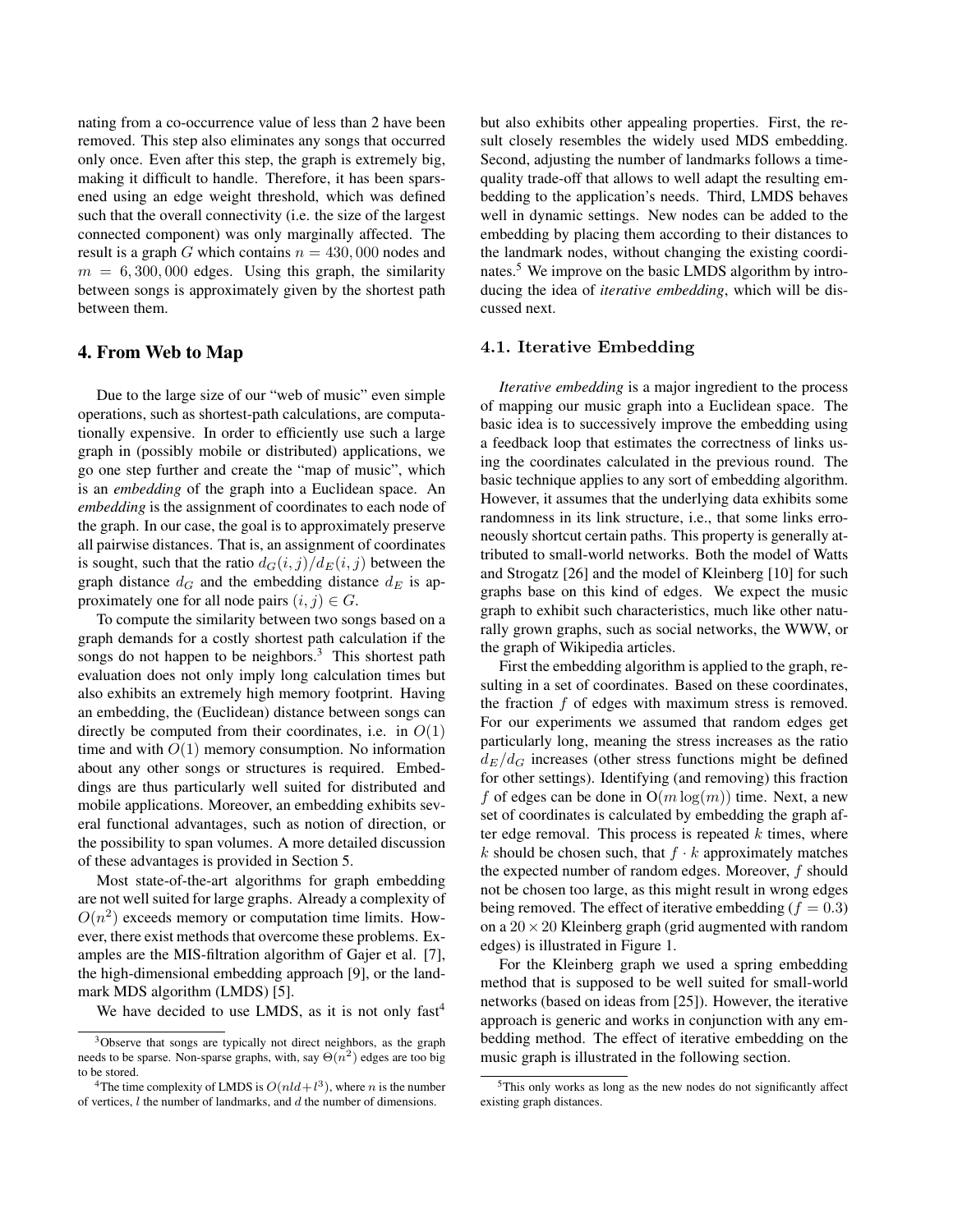



(a) Output of the original spring embedding algorithm.



(b) After 6 rounds.



(c) After 12 rounds. (d) After 30 rounds.

**Figure 1.** *Iterative Embedding* **on the Kleinberg Graph: The original algorithm (a) cannot reconstruct the underlying grid. After 30 iterations, however, the grid structure can clearly be seen (f).**

### **4.2. Evaluation of the Resulting Map**

To evaluate the quality of our embedding we used the genre information available at the *allmusic* website6. *Allmusic* is one of the largest music databases available on the Web. It provides a 3-level hierarchy of more than 700 music genres, as well as lists of "representative songs" assigned to each genre, as illustrated in Figure 2. This genre information is manually edited by community experts. We were able to match approximately 7000 songs between the *allmusic* and the *last.fm* databases. We used this subset of songs with known genre information in our experiments.

We define the distance  $d<sub>S</sub>$  of two genres in this hierarchy as the level of their least common ancestor (LCA). Based on the hierarchy, and this distance definition we can define two quality measures:

(1) *Distance comparison*  $Q_L$ : The more distant two songs are in the genre hierarchy, the larger their distance should also be in the Euclidean space.  $Q_L$  thus summarizes the average similarity increase as a function of genre distance:

$$
Q_L = \frac{1}{H_S} \cdot \sum_{h \in \{0...H_S - 1\}} \left( \frac{\bar{d}_{h+1} - \bar{d}_h}{\bar{d}_h} \right), \quad (1)
$$



**Figure 2. Music Taxonomy: Example of a genre hierarchy. The distance between two genres is the level of their LCA. E.g. two songs** <sup>i</sup> **and** <sup>j</sup> **belonging to genres** <sup>s</sup>1 **and** <sup>s</sup>2 **have genre distance**  $d_S(i, j) = 2$ .



**Figure 3. Embedding smoothness**  $Q_R$ 

where  $\bar{d}_h$  is the average similarity of pairs of items  $(i, j)$ <br>that have genre distance  $d_G(i, j) = h$ . We thereby assume that have genre distance  $d_S(i, j) = h$ . We thereby assume that the similarity of unrelated songs is (typically) overestimated, such that higher values of  $Q_L$  indicate better quality.

(2) *Embedding smoothness*  $Q_R$ : A good embedding should cluster songs of similar genres together. In particular, for each genre there should exist only one cluster, and we expect these clusters to have convex shape. Therefore, a straight line between two random points (or songs)  $i$  and  $i$  in the embedding should reflect a gradual and systematic genre transition from  $i$  to  $j$ , as illustrated in Figure 3. An ideal gradual transition means that, once the line has crossed a cluster of a genre, it does not intersect the same or another cluster of this genre. The measure counts the number of violations of this rule, i.e. it counts how often an already visited genre reoccurs on a random straight line:

$$
Q_R = \text{avg}(\text{\#re-occurrences on a random line}).
$$
 (2)

To implement  $Q_R$ , the line between two random songs is sampled at 50 uniformly distributed points. To each of these points, the genre of the closest song is assigned.

We applied iterative embedding to the music graph in conjunction with LMDS and estimated the improvement over pure LMDS using the distance-comparison quality measure  $Q_L$ , defined in (1). The result for an 10dimensional embedding on 430K nodes, with parameter  $f = 0.5\%$ , is illustrated in Figure 4(a). The figure shows a continuous quality improvement up to approximately iter-

<sup>6</sup>http://www.allmusic.com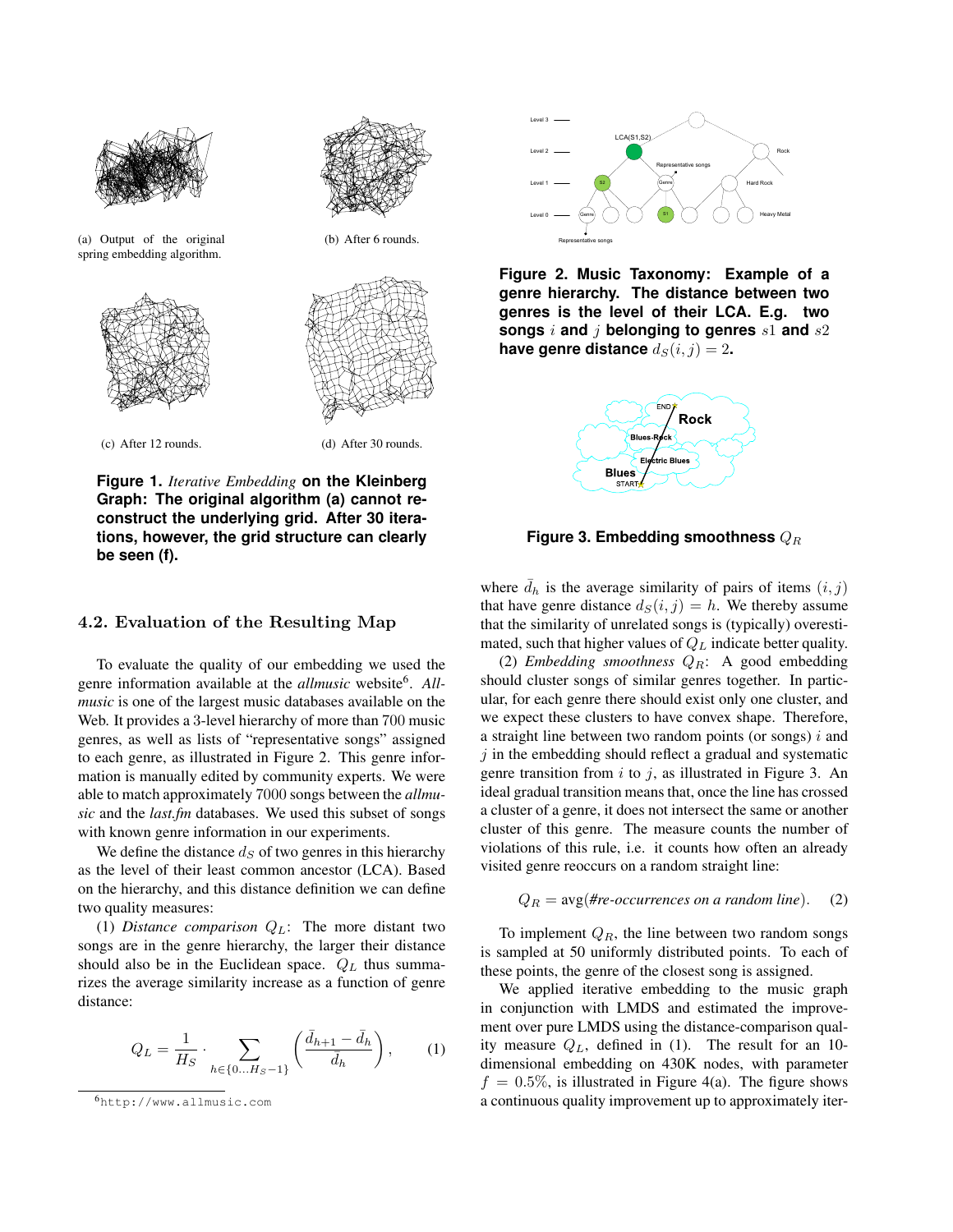

(a) Quality improvement using iter-(b) Improvement of the embedative embedding. ding smoothness  $Q_R$  with increasing number of dimensions.

**Figure 4. Map creation: Quality analysis.**

ation 30. We expect that at this point most of the random edges have been removed. Further iterations thus result in the removal of relevant edges and hence in a reduced embedding quality.

Figure 5 visualizes the main genre clusters of the embedding before and after 30 iterations. To be able to visualize the clusters, the embedding was projected into a 3 dimensional space (by taking the first three dimensions of each coordinate). The center of each cluster (ellipse) was placed at the center of mass of songs belonging to the corresponding genre. The ellipse's axes ("diameters") were set to half the value of standard deviation in each of the three dimensions. It can be seen that after the iterative embedding is applied, different clusters are better separated (even in three dimensions). In 5(a) one can see that "Blues" and "Rock", as well as "Jazz" and "World" clusters (and "R&B" and "Rap") are merged, whereas in 5(b) these pairs of clusters are clearly separated. Although this visualization is limited due to dimensionality reduction, it serves as an additional indicator of the improvement achieved with iterative embedding. Moreover, it illustrates the good overall quality of the embedding.

Note that the dimensionality of the target space significantly affects the quality of an embedding and follows a trade-off: The more dimensions the lower the distortion of the embedding becomes. However, a larger number of dimensions implies higher memory and computing time requirements for an application that operates on the coordinates. In an attempt to find the optimal number of dimensions for our purposes, we have used the embedding smoothness quality measure, defined in (2), as it best matches the objectives of our application. Figure 4(b) reveals that increasing the dimensionality significantly improves the quality up to approximately 10D. This is in contrast to previous work that focuses on embedding in at most three dimensions and aims exclusively at visualization.

Note that the axes of the resulting Euclidean space are not assigned any semantical meaning, in contrast to conventional notion of an axis being associated to some prop-



**Figure 5. Non-iterative LMDS (a) is unable to separate the genre clusters, whereas after 30 rounds of iterative embedding, the clusters become clearly disjoint.**

erty, such as force or time. Table 1 illustrates the 10 neighborhood of two songs. The fact that the closest neighbors of each song belong to the same artist or to very similar artists shows that (1) the co-occurrence measure is in fact able to find similar items, and (2) that the step from web to map was successful, i.e. that the Euclidean map groups similar items together.

# 5. Applications

Working on an embedding rather than on a graph exhibits several performance advantages, as has been discussed in Section 4. Applications can also profit from new functionalities, enabled by elements defined in a Euclidean space, such as *trajectories*, *volumes* and the *notion of direction*. These elements constitute the *building blocks* for an application. A good embedding places songs in the Euclidean space such that similar songs are grouped together. Therefore, regions in space can be typically associated with certain music properties, such as genre, age group, or rhythm. When a user's personal collection of songs is mapped to this "space of music", the region(s) it occupies can be compactly represented as a volume (or a union of several volumes). Similarly, a volume can be used to define the *region of interest* of a user. Trajectories, on the other hand, allow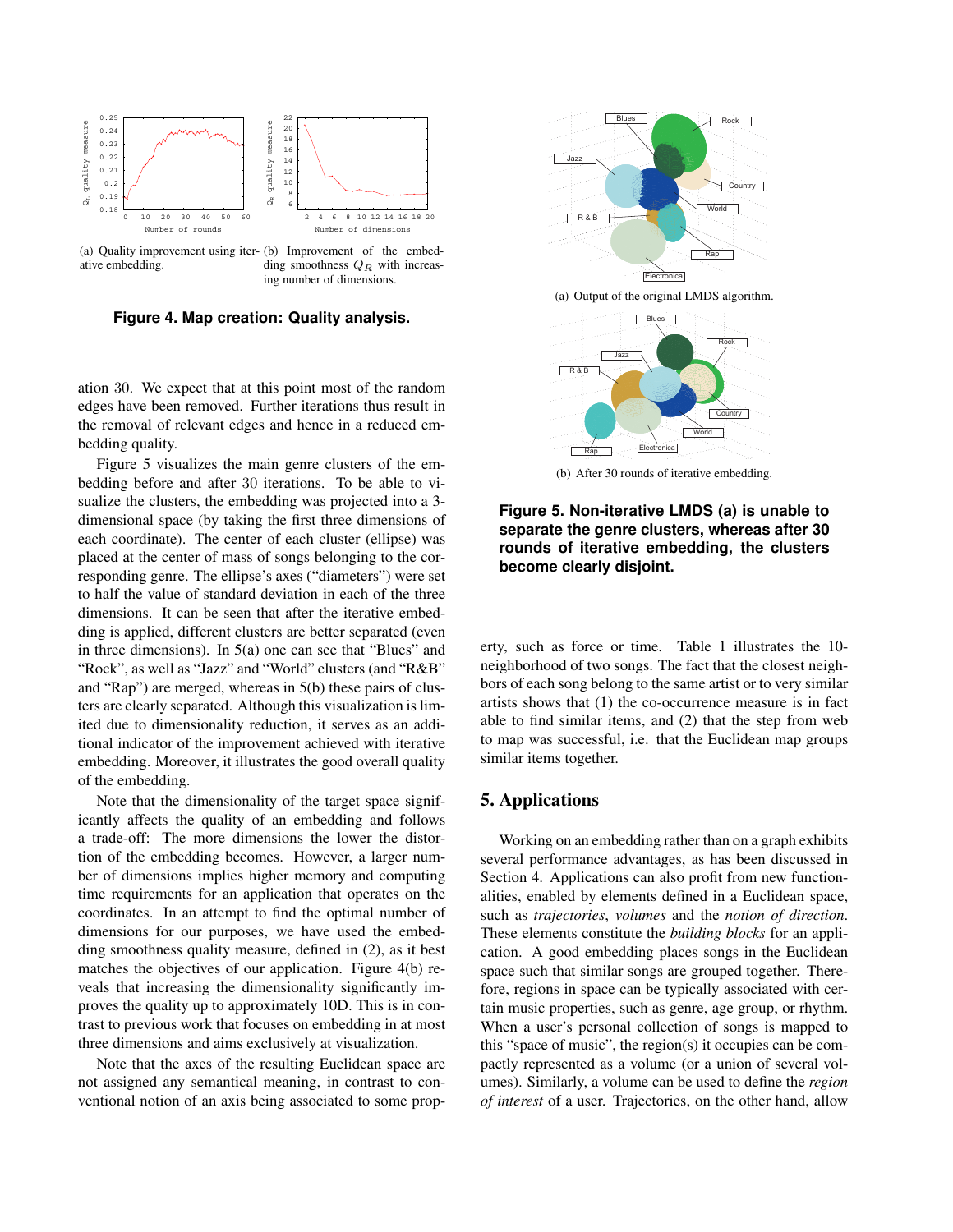| <b>Pink Floyd (Time)</b>  | <b>Miles Davis (So What)</b> |
|---------------------------|------------------------------|
| Pink Floyd (On the Run)   | Horace Silver (Song For My)  |
| Pink Floyd (Any Colour)   | Bill Evans (All of You)      |
| Pink Floyd (The Great G)  | Miles Davis (Freddie Fre)    |
| Pink Floyd (Eclipse)      | Nat King Cole (The More I)   |
| Pink Floyd (Us and Them)  | Miles Davis (So Near)        |
| Pink Floyd (Brain Damage) | Miles Davis (Flamenco Sk)    |
| Pink Floyd (Speak to Me)  | Charles Mingus (Eat That Ch) |
| Pink Floyd (Money)        | Jimmy Smith (On the Sunny)   |
| Pink Floyd (Breathe)      | Julie London (Daddy)         |
| Pink Floyd (One of These) | Bill Evans (My Man's Gone)   |

### **Table 1. Closest neighbors of** *Time* **(Pink Floyd) and** *So What* **(Miles Davis)**

to smoothly *interpolate* between songs or regions. Finally, using sense of direction allows to *extrapolate* such trajectories. Given a sequence of songs, we can define how this list could be extended.

As a concrete example we next present *Music Explorer*—a web tool, available at *www.musicexplorer.org* that serves as a proof of concept of the presented ideas. Afterwards, we discuss several application scenarios that further motivate the ideas presented in this work.

#### **5.1. Music Explorer**

*Music Explorer* is an ongoing project that aims to assist users in exploring the world of music in general, and their own music in particular (see Figure 6). At the time of writing, two main features have been implemented: *playlist generation* and *visualization*. It is equally possible to operate on the entire database (i.e. the roughly 430K songs contained in the embedding), as well as on the personal collection of songs, uploaded from the user's machine.

To allow for an intuitive browsing of a collection, *Music Explorer* provides a visualization in 2D space. This space clearly exhibits a loss in accuracy as compared to the original 10D embedding (recall Figure4(b)). In particular, points that were originally far away can become close (and might even overlap) when projected into a 2D plane. However, the



**Figure 6.** *Music Explorer***:** *www.musicexplorer.org*



**Figure 7.** *Music Explorer***: visualization of a user's collection in 2D.**

result is an intuitively understandable representation, which we believe justifies this loss in accuracy when it comes to merely browsing a collection.

As a result of the applied LMDS embedding algorithm and the underlying principal component analysis, the first two dimensions of the embedding contain most information. The reduction from 10 to 2 dimensions thus becomes trivial—we take the first two coordinates of the 10D space.

To account for the restricted monitor size, we allow to zoom in and out of the map. Thereby, from top to bottom level of zooming, tracks are displayed in order of decreasing popularity. To ease navigation even at high zoom-levels, we further provide a satellite view that shows the current position with respect to the entire map. Figure 7 shows a screenshot of the visualization in *Music Explorer*.

Playlists can be created by selecting a start and an end song on the map (note that although the visualization is done in 2D, playlists are created in 10D). Playlist generation is a direct application of *trajectories*: by following a straight line between start and end songs and by considering additional constraints (e.g. distinct artists only), appropriate songs are selected, resulting in a playlist of desired size or duration. Two example playlists are shown in Table 2. It can be seen that the playlists presents a gradual transition in genre between the start points (*Milestones* by Miles Davis, and *Lose Yourself* by Eminem) and the end points (*You're Crazy* by Guns N' Roses, and *Toxic* by Britney Spears).

#### **5.2. Towards a New World of Music?**

*Music Explorer* is a proof-of-concept application that does not exploit the full potential of such a map. We believe that an accurate Euclidean representation of perceived music similarity can have a big impact on how people deal with music in the future. We outline some possible directions to conclude this paper.

Due to the low memory footprint, mobile environments